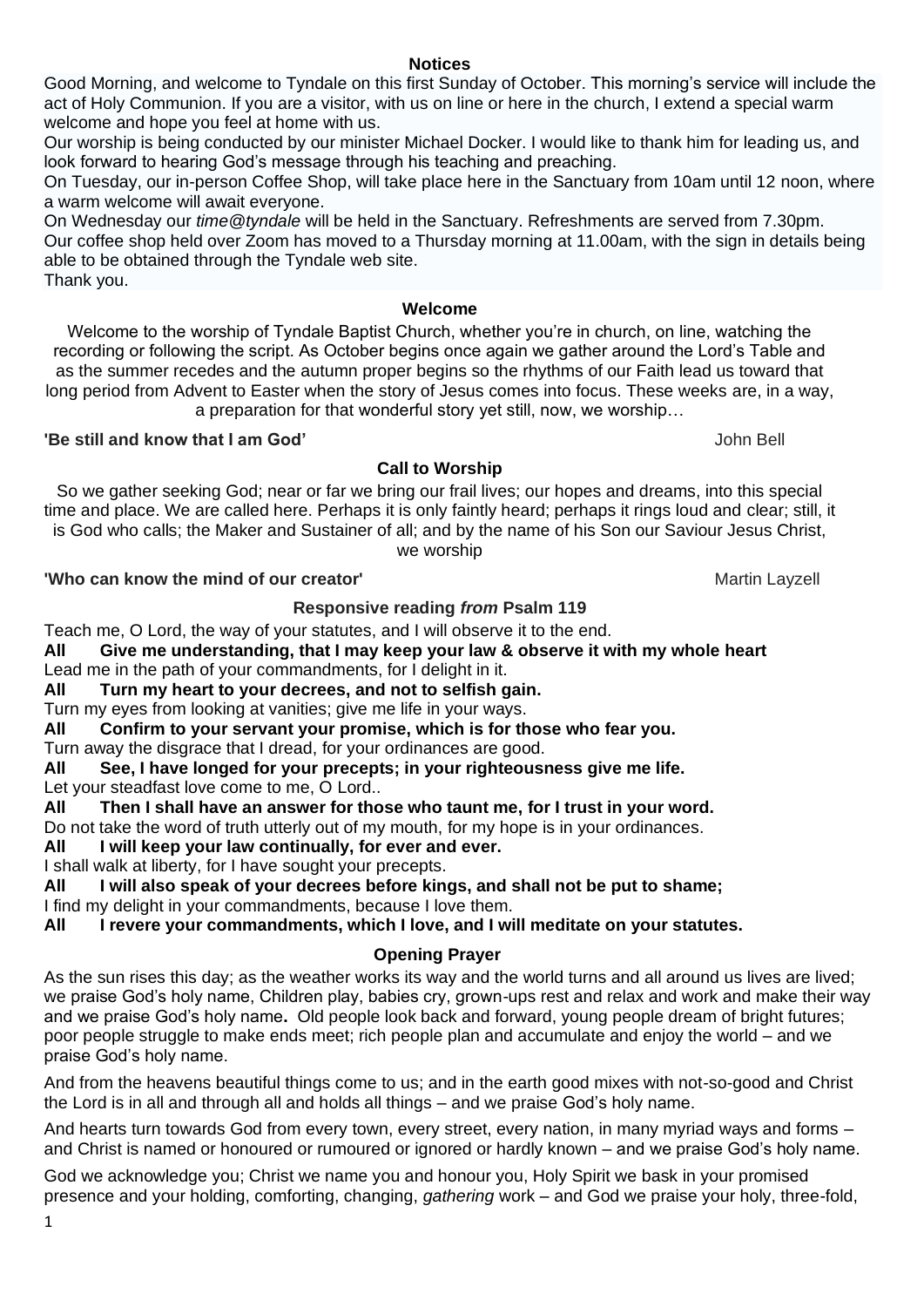undivided, always faithful name – and we thank you…and we rejoice in your presence – and we stand before you in the name of Jesus. Amen.

**Lord's Prayer**

Our Father in heaven, hallowed be your name, your kingdom come, your will be done, on earth as in heaven. Give us today our daily bread. Forgive us our sins as we forgive those who sin against us. Lead us not into temptation but deliver us from evil. For the kingdom, the power, and the glory are yours, now and forever. Amen

### **BPW 529 'From heaven you came'**

**There is a redeemer' Melody Green Melody Green Melody Green Melody Green** 

#### **Reading** John 1: 35-51

#### **Sermon**

Lord we give you this time; may what is spoken ring with truth, may what is heard and understood be touched *by your spirit and may what is decided lead us all on towards your Kingdom.*

What are you looking for? Apart from petrol....or turkeys,...or a Mc Donald's milkshake..!..

But seriously, what are you looking for? Jesus's question in John's gospel could be addressed to our world - What are you looking for? Sunlit uplands? Better housing, more money, an easier life, improved health? An end to global warming, perhaps? A peaceful retirement – amen to that! More security?

An Afghan student is looking for the govt. to revise its rules of entry so that his 13 year-old sister can be got out of Afghanistan before she's married off to a Taleban fighter. The student's in England; he received a letter (*through the post? Can you imagine?)* from the Taleban, threatening to take his sister as punishment….what are you looking for? The desperate woman on the radio was in floods of tears 'cos she'd run out of petrol so her Mum had missed one day of her daily kidney dialysis treatment – she felt a bit off, but after two days she'll start getting ill…after 3 days?…4….? What are you looking for?

A new minister next year to kickstart Tyndale!… what are you looking for?

Everyone's looking for something. It's the human lot, isn't it. We're never satisfied with what we've got – religion often tells us we should be, but, really, we can't be can we?

We'd never have progressed from hunter-gatherers to farming villages to industrial cities to connected communities if we weren't always looking for something to make things better –

We'd never have developed modern medicines; invented computers, flown to the moon; become teachers, lecturers, accountants, business people, musicians, medics, builders, engineers, researchers, students – you name it – if we weren't looking for something –

What are you looking for? John's tale of Jesus' call to his first disciples is different to Mark's or Matthew's – no boats, no fishing, no nets. I've always thought it's remarkable that Simon & Andrew would just give up fishing for a life of wandering around after Jesus for three years

What about their livelihood? What about families at home? "OK for you, you big lummock, but what am I supposed to put on the table tonight?" – You can hear Mrs Simon, can't you?

Or James and John the sons of Zebedee, mending nets. Can't imagine Dad was best pleased when his two lads gave up on the family business just like that. As someone who left his Dad running a family business I know how painful he found it but at least my Dad had time to get used to the idea - not Zebedee! – talk about being left in the lurch….

None of this in John. The first disciples (Simon & Andrew, it seems) are already religious – disciples of John – seems like there were always bands of men (usually men) wandering around after this or that religious teacher – what were *they* looking for…?

Philip & Nathaniel – we don't know much about them – maybe they were fishermen; maybe they were causal labourers, hanging around, hoping to be hired - maybe to pick broccoli for £30/hour! No lorries to drive back then...

Don't know what they were looking for – Nathaniel sounds a bit prejudiced, if you ask me, ' Can anything good come from Nazareth? A bit cynical – you know the type: down the pub, after the match, in front of the telly:

'can anything good come from…Syria, in a boat across the English channel….?' Afghanistan, in a flea-bitten motel on the ringroad…'Southmead, Lawrence Weston, Knowle West – ?' you've heard it said..

Thank God for the bringers of good news to such places, in churches, community projects, charities… Can anything good? Depends what you're looking for..

What are you looking for? In 1<sup>st</sup> C Palestine as in 21<sup>st</sup> C post-Brexit Britain, as anywhere in any age where human beings have made their way, everyone was looking for something..

What are you looking for?

This is early on in the story, before Jesus has done anything; no teaching, miracles, sayings, crowds; not yet the Cross, much less Easter, no reflection on any of what it all might mean

But John writes for us..for believers everywhere….Maybe he is also writing for our world in its striving, struggle & strain, with its politicians promising much to those with plenty who are looking for more & delivering little to those who are just looking to get by and avoiding answering any questions about why they haven't done as they said they would do for *anyone* pretty much..

with its dictators making sure that their people aren't looking for anything more than what they're told they can have..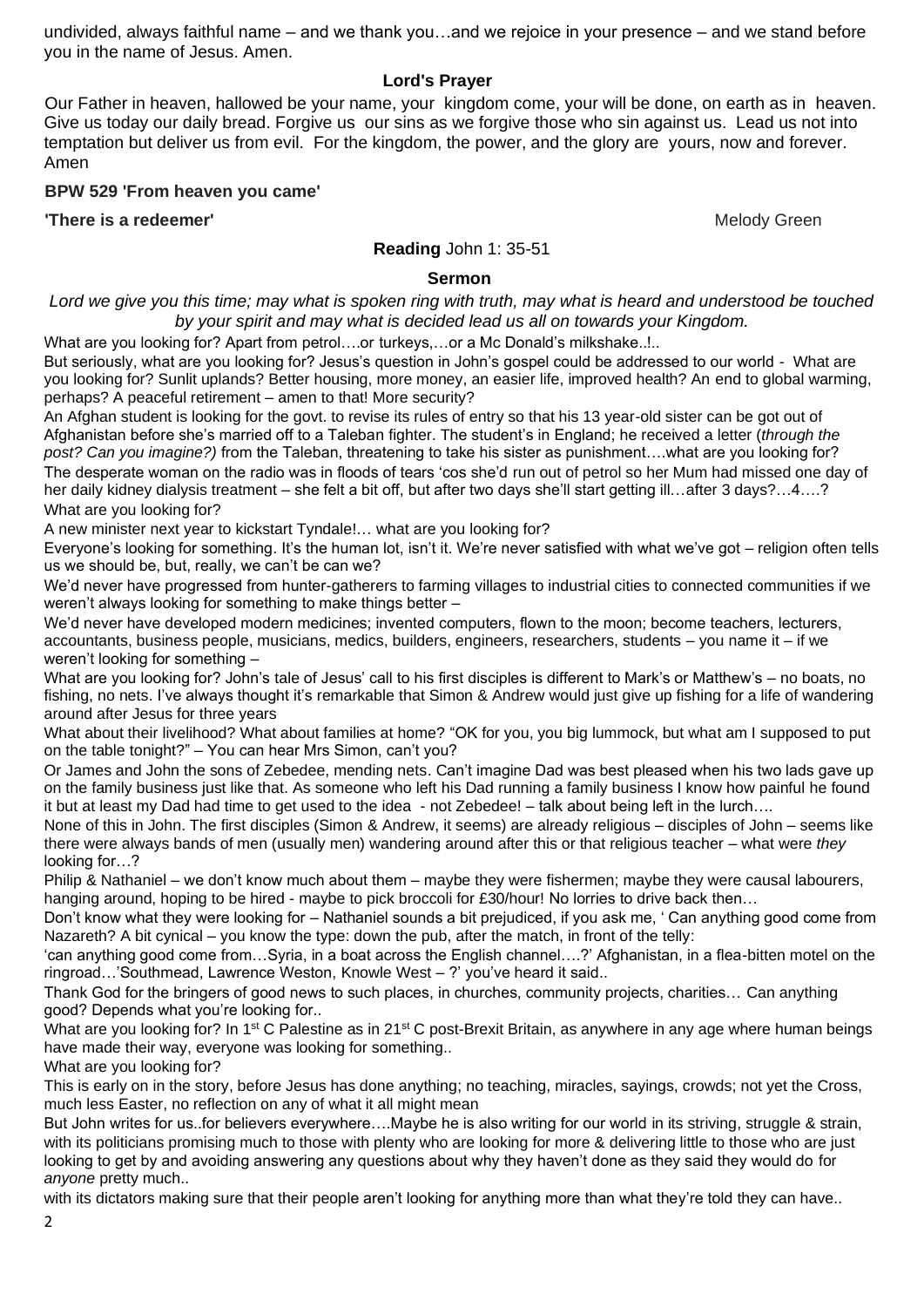With its artists, musicians, poets & pundits picturing the glories all around & the pain of not finding what you're looking for – Clive James poem 'Japanese Maple' - *A final flood of colours will live on As my mind dies, Burned by my vision of a world that shone So brightly at the last, and then was gone.*

& it's where we are..not yet Advent , nor Christmas, nor Lent, nor Holy Week, Good Friday, Easter Day….

But *now* we are looking for something. *Now* we are gathered here, in front of a table, with bread, wine, and our memories and hopes for the future, and beliefs, and commitments…

*Now* we are human – like those disciples; and maybe we are religious, like those disciples; and maybe we are gainfully employed or maybe we are retired or maybe we are sure, or maybe we are confused about what we believe or, indeed, not sure *if* we can believe at all….

And maybe we are positive about the world, or cynical about what's happening all around, or despairing that anything will get much better any time soon.

But however we are, however it is for us, in the world, in the church, in our lives;

We are looking for something…we are human – we are *bound* to be looking for something..

The gospel is for us – & everyone. As Jesus said, '*Truly I tell you, there is no one who has left house or brothers or sisters or mother or father or children or fields, for my sake and for the sake of the good news, who will not receive a hundredfold now in this age—houses, brothers and sisters, mothers and children, and fields, with persecutions—and in the age to come eternal life.* '

& he inspired those disciples with a vision of the age to come – 'Truly, I tell you, you will see heaven opened and the angels of God ascending and descending upon the Son of Man.'

And Andrew said to Simon 'we have found the Messiah!' – and they followed (will you follow?), and the rest, as they say, is history….

#### **Offering Prayer**

Lord we come to you. Our striving, yearning hearts, that are often looking for something, find their fulfilment in you alone. We know this, though still yet we strive. Surround us with your peace & rest once more & help us to live by faith in you in this frantic, searching, often unsatisfied world. So we give of ourselves in these & all our gifts, trusting & believing that you alone, in Christ, are what we are looking for and committed to serving Him in the world.

#### **Grace**

The grace of our Lord Jesus Christ, the love of God and the fellowship of the Holy Spirit be with us all, evermore, Amen.

#### **Bread of the world, this broken people**

Breaks bread to stand with all who die, Wine of the earth, a suffering people Pours out this wine with all who cry.

As Jesus died one time in history - Flesh broken, blood spilt once for all, So Christ comes to us in this mystery, Bread shared and Wine; this is God's call. As with the world we are divided, As now we hear the bells that toll, Here, Lord, we know our fears invaded By that one death that makes us whole,

Bread for our lives and for our living, Wine for our suffering and our sin, Be for us Christ in death and giving, Christ living here, a world to win.

Michael Docker/Spiritus Vitae 98 98 BPW428

#### **Communion**

#### **Invitation**

The table of the Lord is spread, it is for those who will come and see in broken bread and poured out wine – not mere symbols, but the very substance of his life shed for us on the Cross and raised again the third day. The risen Christ is present among his people and it is here that we meet him. It is for those who know him a little and long to know him more - the invitation is for all those who are seeking him and who are weary of their sin and doubt to come and share the feast.

So we pray:

# **Confession**

O Lord our God, before your grace we may do no more than receive, and in that hope we make our confession.

We confess our part in a world always looking for something, always running after new experiences, often neglectful of the lessons of the past, rarely satisfied with what it has. .

We confess a Christian faith marked often by a spirit of striving and restlessness, frequently running after the new, similarly neglectful of the past.

We confess lives full of striving, beguiled by the new, nostalgic for a half-remembered past.